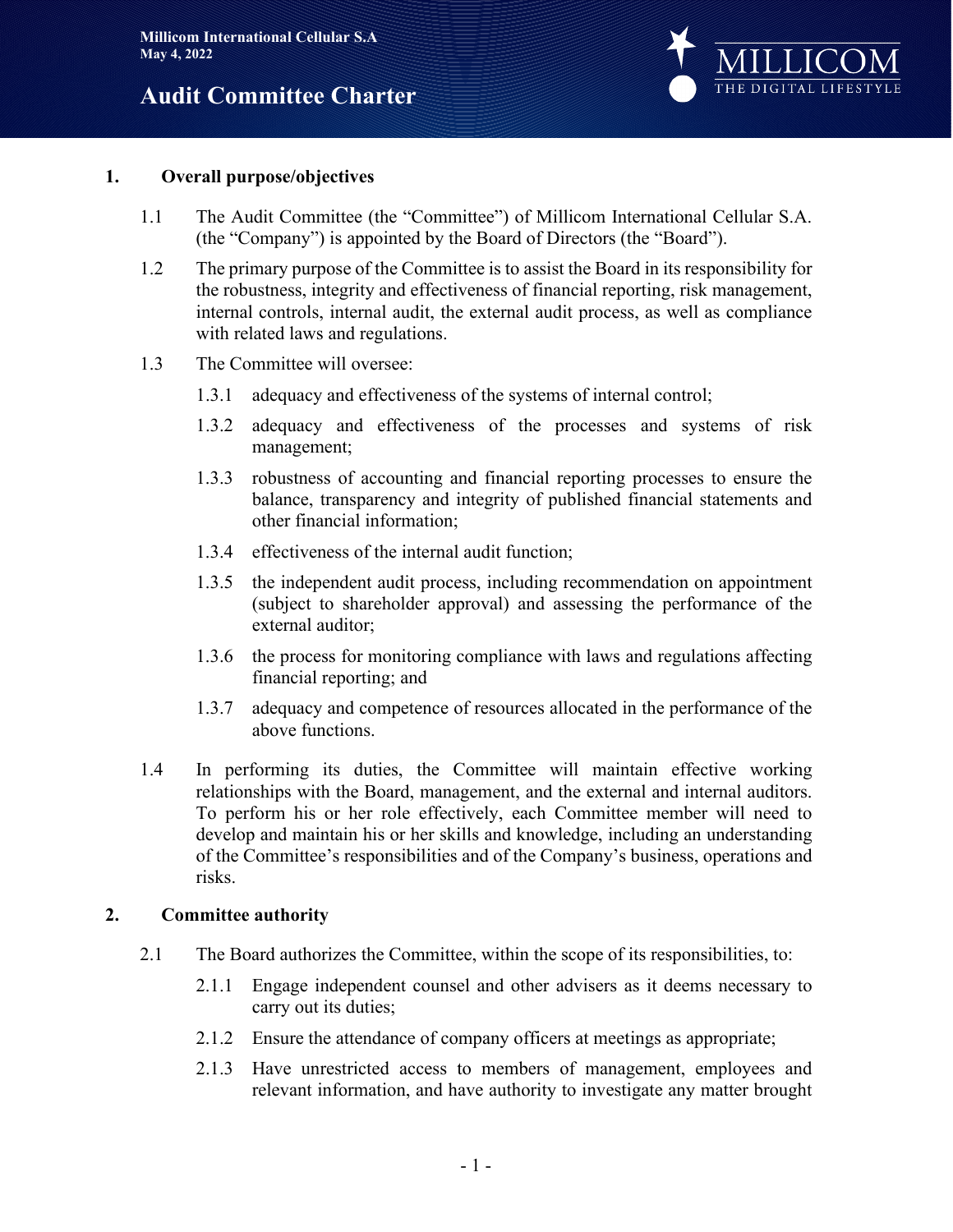

to its attention with full access to all Company books, records and personnel, using special counsel or outside experts when necessary or appropriate;

- 2.1.4 Recommend the appointment, compensation, retention, termination, and for the oversight of the work of any accounting firm engaged for the purpose of preparing or issuing an audit report or performing other audit, review, or attest services for the Company (subject, if applicable, to shareholder ratification). Each such accounting firm shall report directly to the Committee;
- 2.1.5 Approve audit engagement fees and terms as well as reviewing policies for the provision of non-audit services by the external auditors;
- 2.1.6 Oversee the work of the Company's internal audit function as outlined in paragraphs 4.21 to 4.26 of this Charter;
- 2.1.7 Seek any information it requires from any employee or director of the Company, in order to perform its duties;
- 2.1.8 Be responsible for the (pre)approval of related party transactions, including those required to be publicly disclosed under applicable securities laws; and
- 2.1.9 Establish procedures pertaining to accounting-related and certain other types of complaints or concerns as outlined in paragraph 4.30 of this Charter.
- 2.2 The Committee shall have available appropriate funding from the Company as determined by the Committee for payment of compensation to accounting firms, advisers and for ordinary administrative expenses.

## **3. Committee Membership and Meetings**

- 3.1 The Committee will comprise at least 3 (three) members and all of the members of the Committee are to be independent. The definition of independence for Paragraphs 3.1 and 3.2 will be as defined in the Swedish Code of Corporate Governance, Nasdaq Rule 5605(a)(2) and Rule 10A-3 under the U.S. Securities Exchange Act of 1934.
- 3.2 A quorum of any meeting will be 2 (two) members.
- 3.3 Each member shall have skills and experience appropriate to the Company's business and be financially literate. At least one member shall have competence in accounting and/or auditing in accordance with the Statutory Audit Directives (Directive 2006/43/EC as amended by Directive 2014/56/EU).
- 3.4 No Committee member may have participated in the preparation of the financial statements of the Company or any current subsidiary of the Company at any time during the past three years.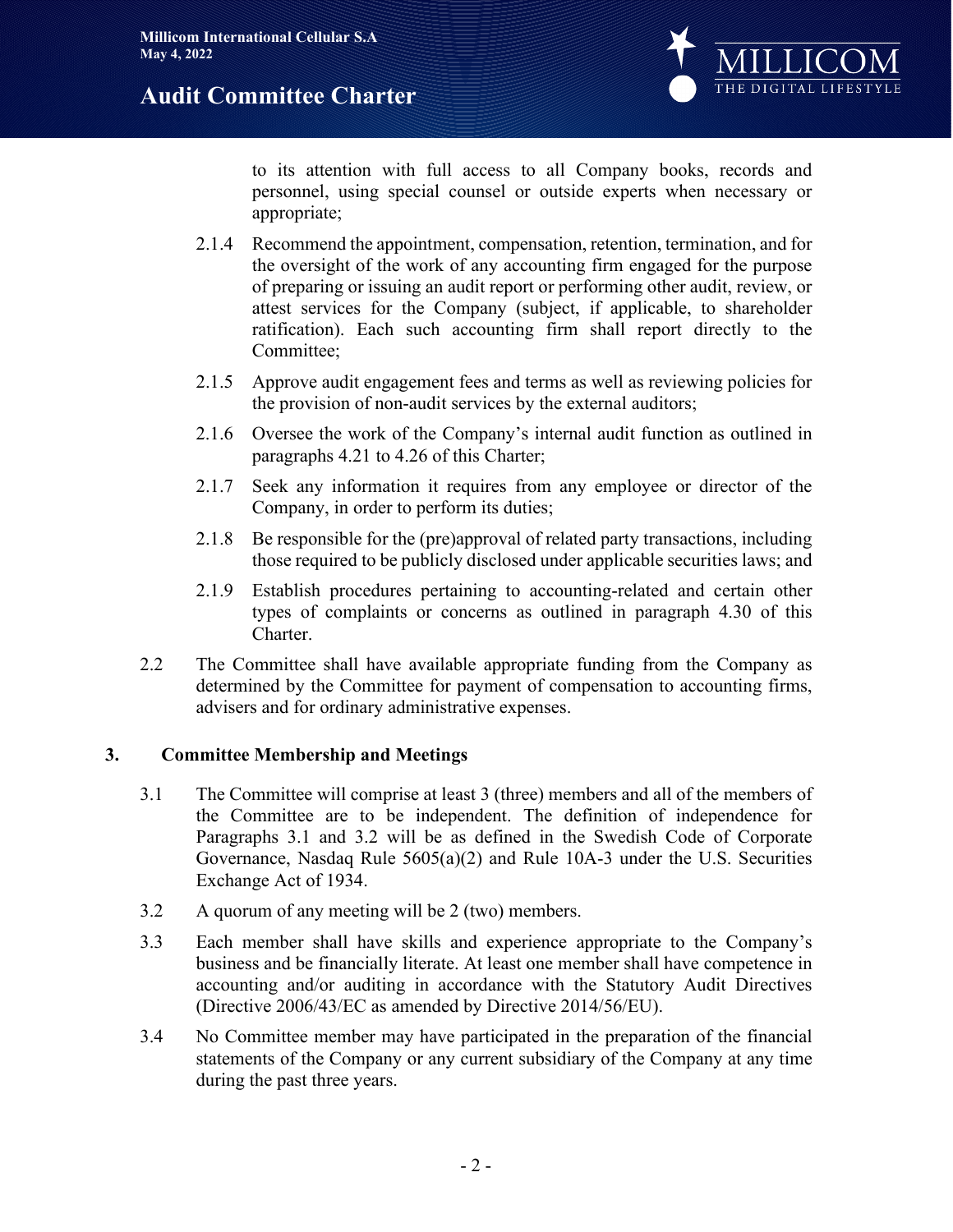

- 3.5 Meetings shall be held not less than 4 (four) times a year and should correspond with the Company's financial reporting cycle.
- 3.6 The Committee should meet with the Company's Chief Legal and Compliance Officer as and when circumstances require, but at least on an annual basis. A meeting with the Company's outside legal counsel should be held if it is deemed necessary by the Committee. The Committee is entitled to retain outside counsel of its choice if it deems it necessary.
- 3.7 The Audit Committee will meet with the external auditors at least once a year without management present and when deemed necessary.

## **4. Committee role and responsibility**

The Committee will:

### **Internal control**

- 4.1 Evaluate the overall effectiveness of the internal control and risk management frameworks, including evaluation of fraud risk, and controls and processes related to fraud risks, and consider whether recommendations made by the internal and external auditors have been implemented by management.
- 4.2 Understand the internal controls systems implemented by management for the approval of transactions and the recording and processing of financial data.
- 4.3 With respect to the effectiveness of internal controls over financial reporting:
	- 4.3.1 Understand the controls and processes implemented by management to ensure that the financial statements derive from the underlying financial systems and comply with relevant standards and requirements;
	- 4.3.2 Review management's process for assessing the effectiveness of internal control over financial reporting in accordance with the 8th European Company Law on Statutory Audit (Directive 2006/43/EC as amended by Directive 2014/56/EU) and Section 404 of the Sarbanes-Oxley Act of 2002, as well as related reporting and disclosure requirements;
	- 4.3.3 Discuss with the external auditor any identified material weakness or significant deficiencies in internal control over financial reporting and any difference with management's assessment;
	- 4.3.4 Discuss with management its remediation plan to address internal control deficiencies, especially those resulting in a material weakness or significant deficiency; and
	- 4.3.5 Review the adequacy, clarity and completeness of disclosures describing any identified material weaknesses and management's remediation plans.

### **Financial reporting**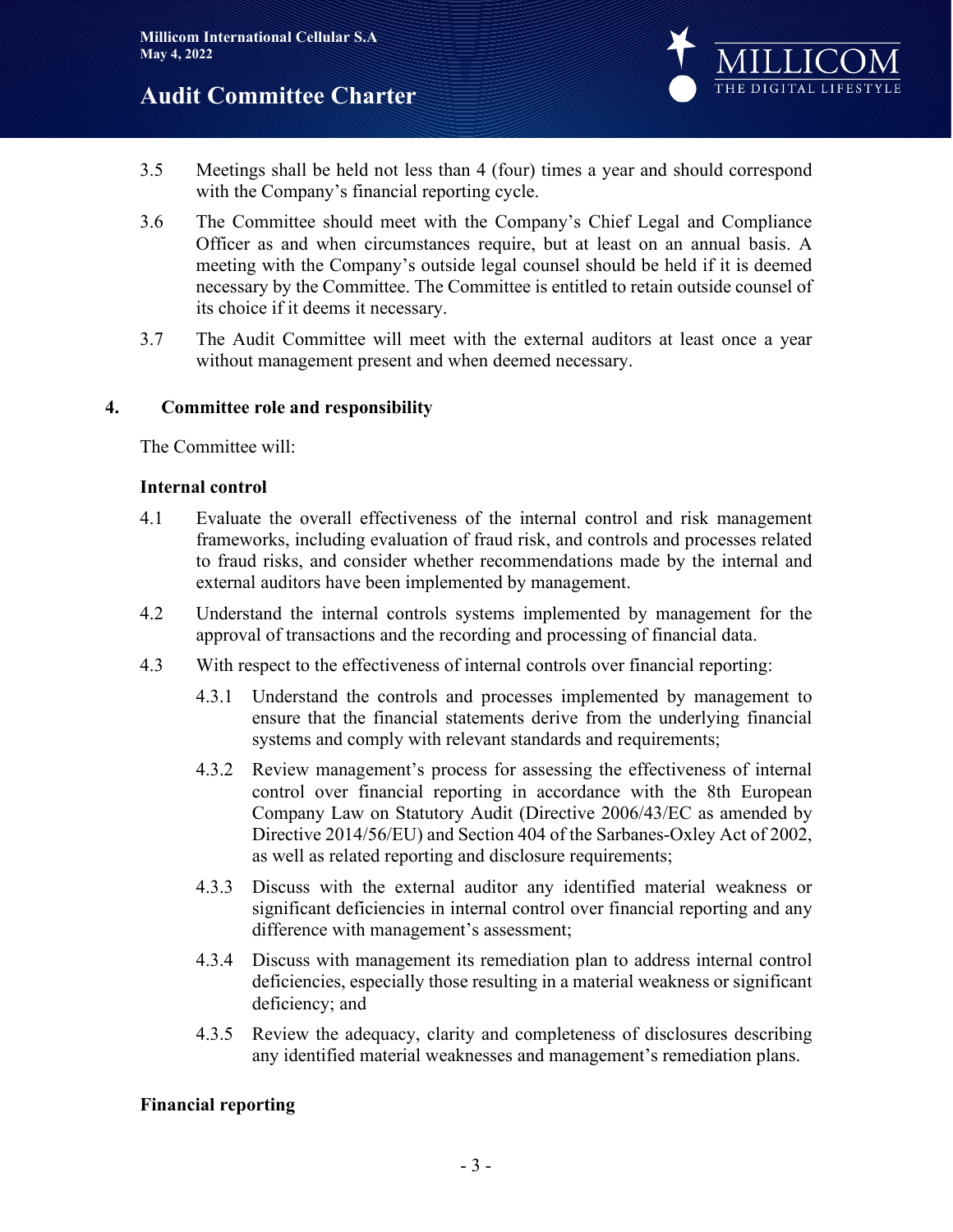

- 4.4 Monitor the periodic financial reporting process implemented by management.
- 4.5 Meet with management and the external auditors to review periodic and annual earnings releases, financial statements, annual reports (including the Form 20-F), key accounting policies and judgments, reporting issues, and the results of the external audit.
- 4.6 Ensure that significant adjustments, unadjusted differences, disagreements with management and critical accounting policies and practice are discussed with the external auditor.

### **Compliance with laws and regulations impacting the Company's financial statements**

4.7 Oversee regulatory compliance matters, including areas that may have a material impact on the Company's financial statements or compliance policies, as well as findings of any examinations by financial reporting regulatory agencies that have been considered in the preparation of the financial statements.

#### **Risk Management**

4.8 Oversee the Company's risk management framework, as well as policies with respect to risk assessment and risk management, the Company's major litigation, and financial risk exposures, as well as the steps management has taken to monitor and control such exposures.

### **External Audit**

- 4.9 Consider the independence of the external auditor and any potential conflicts of interest as well as the appropriateness for the provision of permissible non-audit services and obtain from the external auditor regular updates on its independence.
- 4.10 Receive from the independent auditor a formal written statement delineating all relationships between the auditor and the Company consistent with applicable requirements of the PCAOB.
- 4.11 Review on an annual basis the performance of the external auditors and make recommendations to the Nomination Committee or Board (as applicable) for the appointment, reappointment or termination of the external auditors.
- 4.12 Review the external auditors' proposed audit scope and approach for the current year in the light of the Company's present circumstances and changes in regulatory and other requirements.
- 4.13 Ensure that significant findings and recommendations made by the external auditors and management's proposed response are received, discussed and appropriately acted on.
- 4.14 Be directly responsible for the resolution of disagreements between management and the auditor regarding the Company's financial reporting.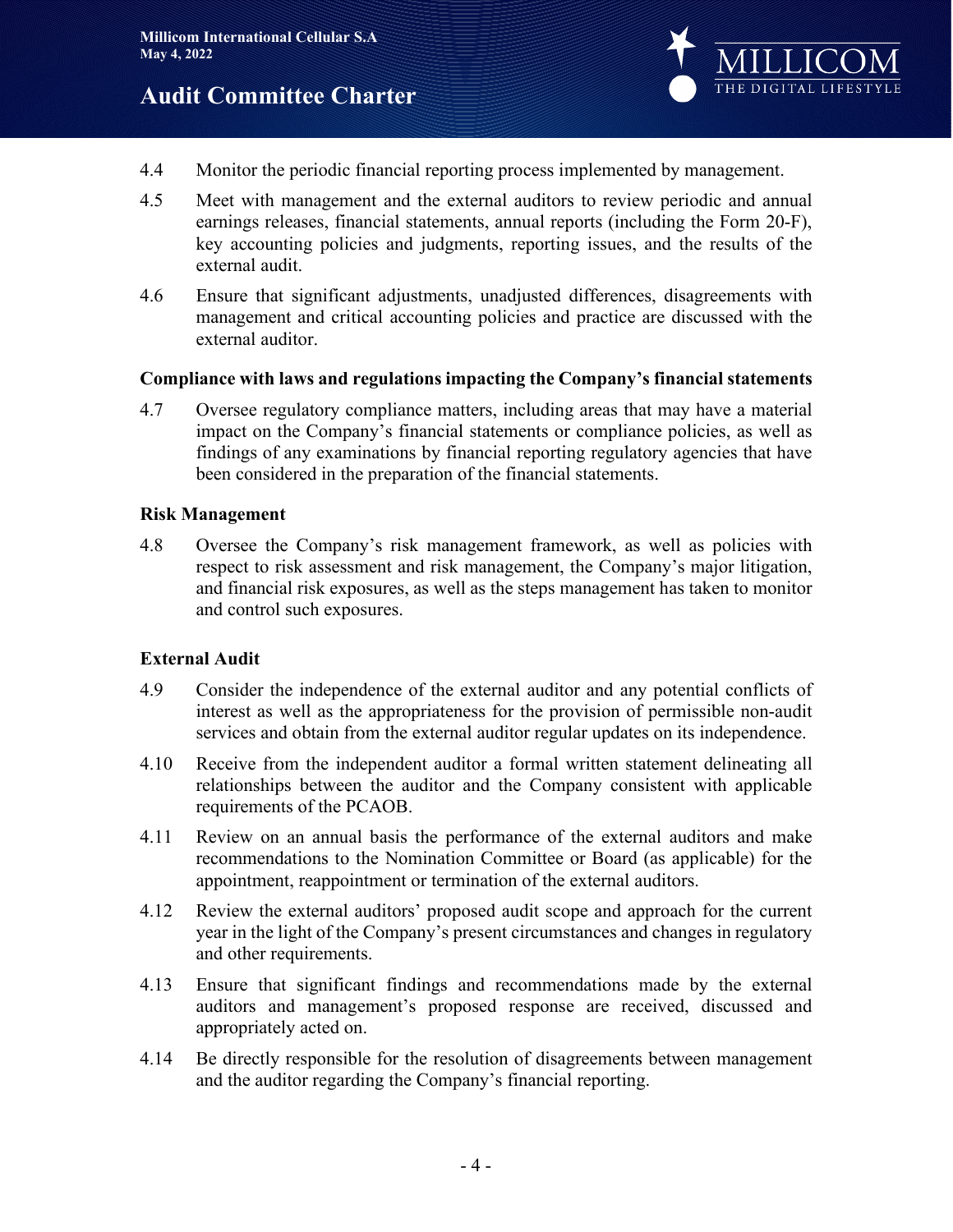

- 4.15 Discuss with the external auditor the appropriateness of the accounting policies applied in the Company's financial reports.
- 4.16 Meet separately with the external auditors to discuss any matters that the Committee or auditors believe should be discussed privately.
- 4.17 Pre-approve the audit services and non-audit services (including the fees and terms thereof) to be provided by the Company's independent auditor pursuant to preapproval policies and procedures established by the Committee.
- 4.18 Review compliance with rotation rules for the audit firm and its signing partner(s) as described in applicable laws.

### **Information and Cybersecurity**

- 4.19 The Compliance and Business Conduct Committee of the Board has primary oversight responsibility for information and cybersecurity issues.
- 4.20 The Audit Committee will review and oversee information and cybersecurity issues to the extent that they may affect the robustness, integrity and effectiveness of financial reporting, risk management, internal controls, internal audit, the external audit process, and/or compliance with related laws and regulations.

### **Internal Audit**

- 4.21 Review the activities, resources and organizational structure of the internal audit function and ensure no unjustified restrictions or limitations are made.
- 4.22 Participate in the appointment, promotion or dismissal of the internal audit head and discuss with the external auditor the standard of work of internal audit staff.
- 4.23 Review the effectiveness of the internal audit function and ensure that it has appropriate standing within the Company.
- 4.24 Meet separately with the head of internal audit to discuss any matters that the Committee or internal auditors believe should be discussed privately.
- 4.25 Ensure that all significant findings and recommendations made by the internal auditors and management's proposed response are received, and, except for those matters within the authority and responsibility of the Compliance and Business Conduct Committee, discussed and appropriately acted on.
- 4.26 Review and formally validate the proposed internal audit plan for the coming year, as well as any subsequent proposed changes and ensure that it addresses key areas of risk and that there is appropriate co-ordination with the external auditor.

### **Reporting responsibilities**

4.27 Regularly update the Board about Committee activities and make appropriate recommendations.